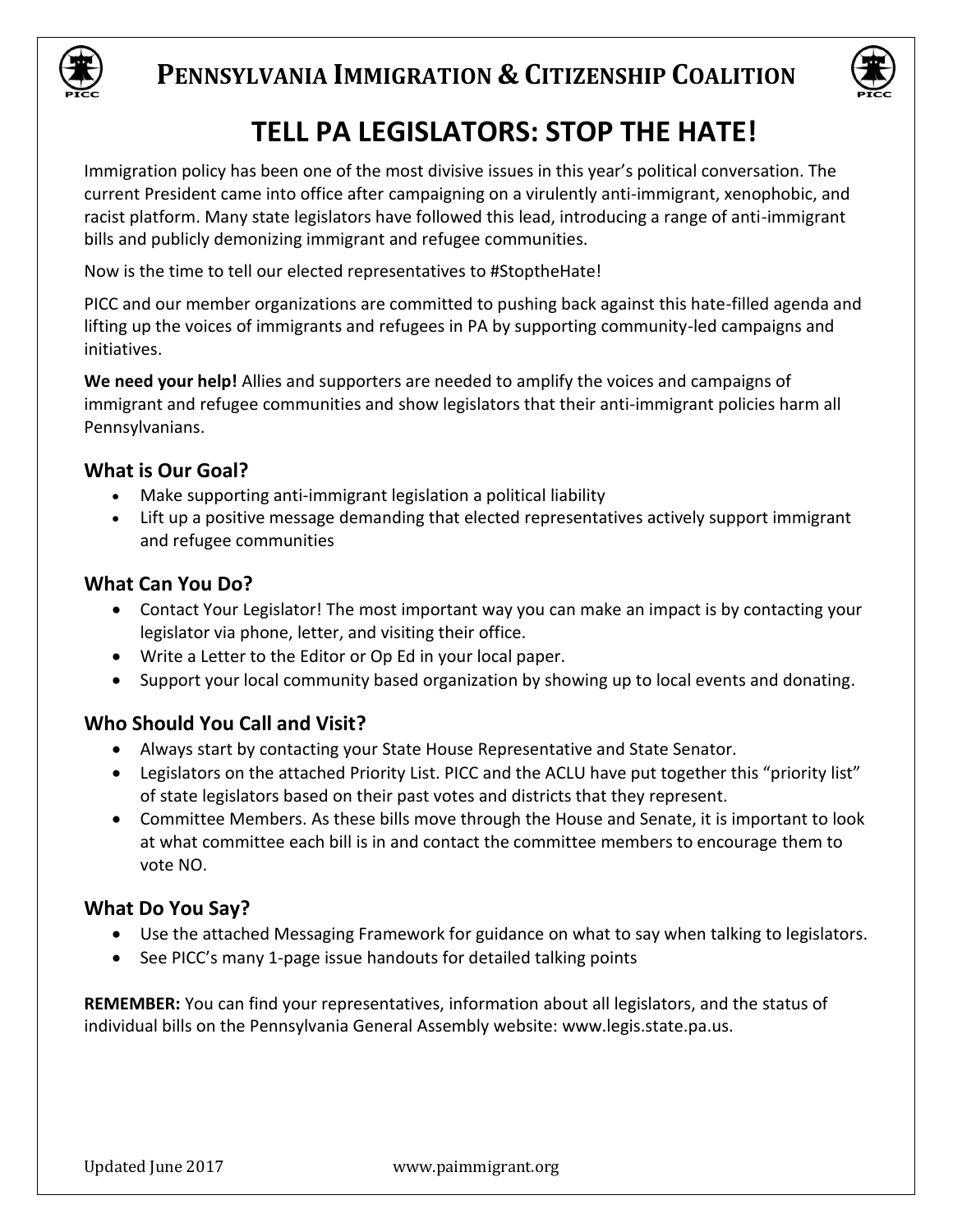# **MESSAGING FRAMEWORK**

This year, the issue of "Sanctuary Cities" has become a focus at both the federal and state level, with policies introduced that would punish jurisdictions that have policies limiting how local law enforcement interacts with federal immigration enforcement (ICE).

Based on the experience by PICC and our member organizations from years of advocating against harmful anti-immigrant legislation, we have put together a messaging framework to push back against the entire slate of anti-immigrant bills that have been introduced, with a particular focus on those targeting cities and counties with "sanctuary" policies. Which messaging point you use will depend on your local legislator and what they are likely to find persuasive. Please use the 1-page issue handouts for detailed talking points.

**1) Which Side Are You On?** Will you support policies that uphold Pennsylvanian's values of being diverse and inclusive of immigrants and refugees OR Will you follow Trump and support policies based on hatred and bigotry?

**2) Anti- "Sanctuary" bills are contrary to constitutional principles and rule of law.** Most of the policies targeted by anti-"sanctuary" bills simply require local law enforcement to respect constitutional requirements when detaining people. Forcing local law enforcement to act as an extension of ICE and hold people regardless of constitutional requirements is contrary to these principles. Municipalities should be able to make independent judgments about how to keep residents safe instead of being mandated by the state to engage in potentially unconstitutional behavior.

**3) Anti-immigrant bills will be expensive to implement, and will likely open the state and individual municipalities to expensive law suits.** In a time of budget shortfalls, the state legislature should be focused on issues like access to healthcare, fair wages, and education funding that are important to Pennsylvanians, not creating expensive solutions to non-existent problems.

## **What Do We Want? A State that Welcomes and Protects Immigrants and Refugees**

- Policies that ensure local law enforcement does not ask about immigration status or act in any way as federal immigration (ICE) officers. These policies make our communities safer by allowing local law enforcement to build relationships with community and focus on community safety.
- School policies that welcome and protect students and parents regardless of immigration status, religion, race, sexual orientation, or disability. Quality education depends on students feeling safe at their schools.
- An end to stop and frisk, racial profiling, and other police practices that target and criminalize immigrants and communities of color.
- Increased support for ESL and citizenship programs.
- To shut down the Berks Family Detention Center.
- Tuition equity for all students enrolled at universities and colleges in Pennsylvania regardless of immigration status.
- Equal access to driver's licenses regardless of immigration status.

Updated June 2017 www.paimmigrant.org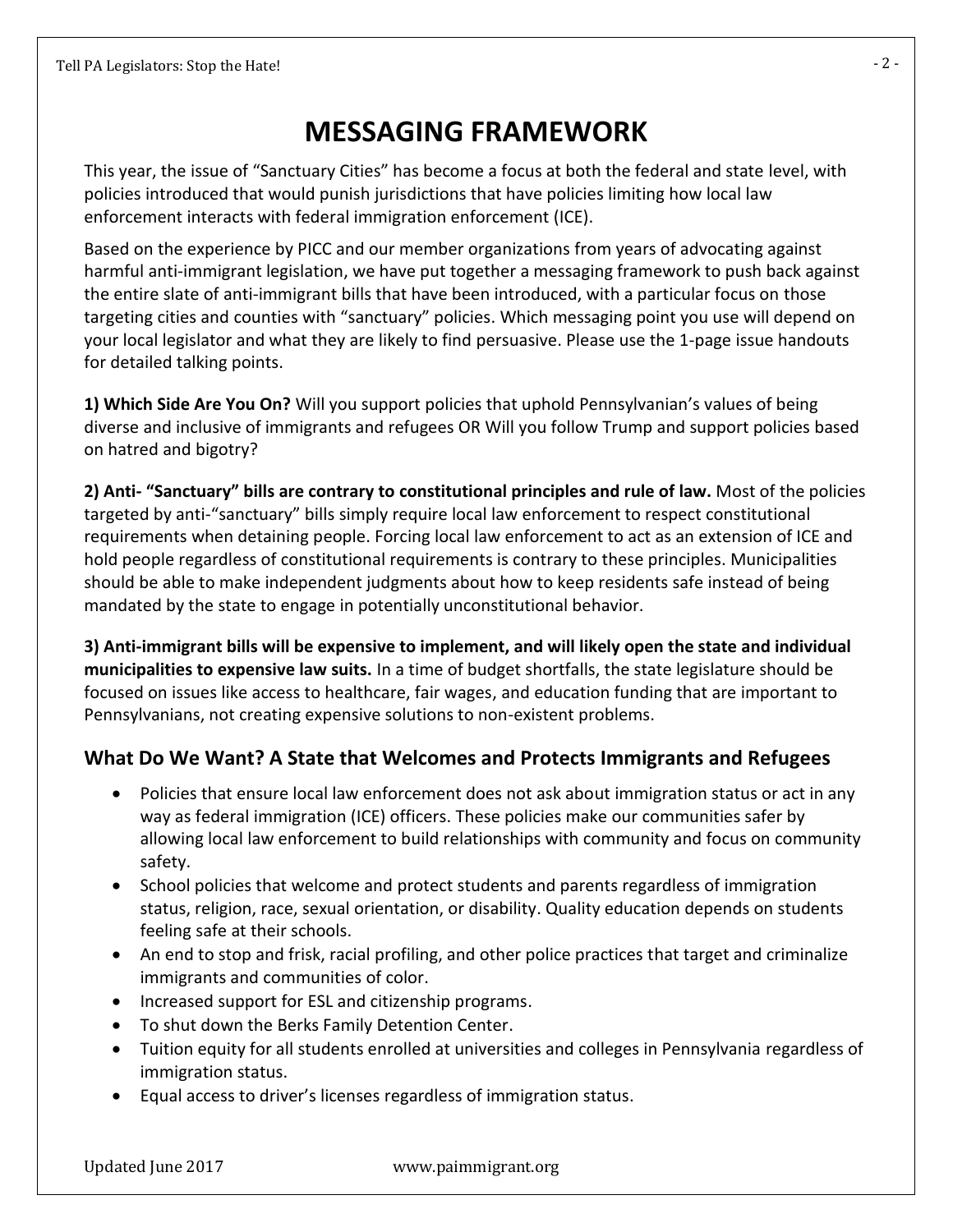#### **Messaging Pitfalls to Avoid**

Talking about immigration quickly brings us to how we define ourselves as a country and who is a "real" American and who isn't. On top of that, immigration law is confusing, making it difficult to explain in just a few sentences. This makes debates around immigration emotional and complicated, and it is easy to unintentionally use words and arguments that erase people's experiences and harm vulnerable communities. This is a brief outline of some of the most common pitfalls we see in immigration debates.

- Good/Bad immigrant narrative: examples of this are "felons not families" or "we are workers not criminals" or "refugees deserve protection because they came the right way"
	- o Framing some immigrants as more deserving of protection divides our communities and continues the idea that some people are "more human" or "less human."
	- o Framing refugees as deserving because they have legal status separates them from the larger immigrant rights struggle, and erases the history of discrimination and racism in immigration law and who has been allowed, or not allowed, to enter the country with legal status.
	- o This messaging also feeds anti-black narratives around criminality
- Anti-Sanctuary bills are about Philadelphia
	- $\circ$  Philadelphia is not the only city that limits cooperation between local law enforcement and ICE. Currently about 30 counties and a handful of municipalities have similar policies across Pennsylvania.
	- $\circ$  The politics of Pennsylvania mean that pitting Philadelphia against Harrisburg is a liability for any issue, and actually decreases the success of our advocacy.
- All pro-immigrant policies are not "sanctuary" policies. Most policies or statements that claim "sanctuary" status do not provide any meaningful protections against ICE and none of them halt deportations.
	- $\circ$  The term "sanctuary" is connected to a long movement of physically protecting families from being deported. That history should be honored by ensuring claiming "sanctuary" status is connected to community-led definitions and campaigns.
	- $\circ$  Alternatives could include: human rights zone, welcoming campus, 4th Amendment city.
- "We are all immigrants" or "This is a country of immigrants." This message erases the experiences and history of many people living in this country.
	- o Many native peoples lived in this country before Europeans settled here, and the first Europeans to come to this country were not "immigrants" but settlers who pushed out and took land from the native people who already lived here.
	- $\circ$  Those brought to the US as slaves were not immigrants, and formerly enslaved people had a long fight to obtain citizenship.
	- o Puerto Ricans and other residents of US territories are U.S. citizens.